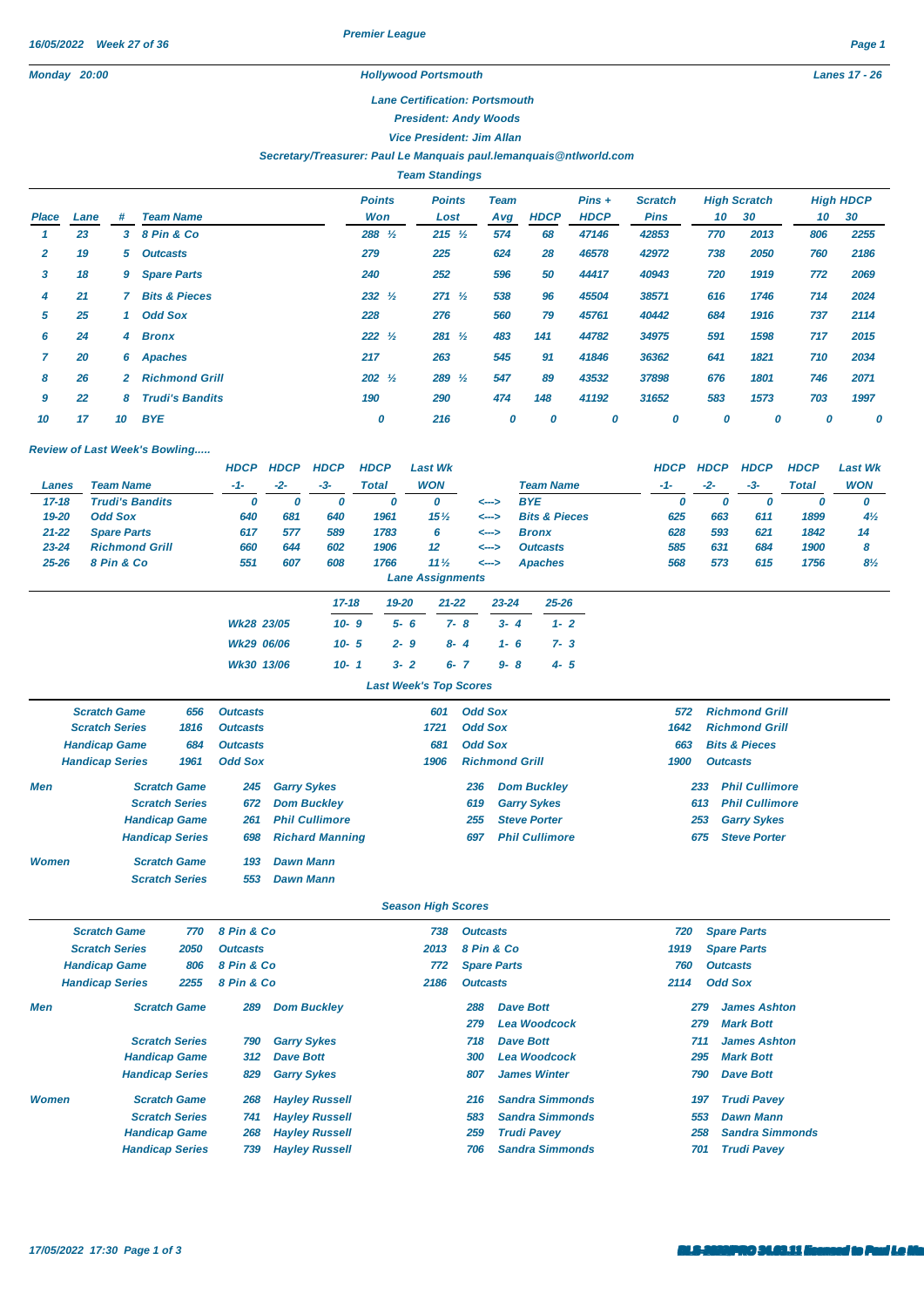*16/05/2022 Week 27 of 36 Premier League Page 2*

| <b>Team Rosters</b>          |                                       |                 |    |                 |    |       |       |       |              |              |             |             |             |             |
|------------------------------|---------------------------------------|-----------------|----|-----------------|----|-------|-------|-------|--------------|--------------|-------------|-------------|-------------|-------------|
|                              |                                       |                 |    |                 |    |       |       |       |              | <b>HDCP</b>  | <b>High</b> | <b>High</b> | <b>HDCP</b> | <b>HDCP</b> |
| ID#<br><b>Name</b>           |                                       | <b>Avg HDCP</b> |    | <b>Pins Gms</b> |    | $-1-$ | $-2-$ | $-3-$ | <b>Total</b> | <b>Total</b> | Game        | <b>Sers</b> | Game        | <b>Sers</b> |
| 1 - Odd Sox                  | Lane 25                               |                 |    |                 |    |       |       |       |              |              |             |             |             |             |
| 1                            | <b>Ken Smith</b>                      | 177             | 34 | 10096           | 57 | 166   | 193   | 172   | 531          | 633          | 255         | 641         | 291         | 749         |
| $\overline{2}$               | <b>Phil Cullimore</b>                 | 186             | 27 | 10647           | 57 | 178   | 233   | 202   | 613          | 697          | 233         | 613         | 261         | 697         |
| 3                            | <b>James Ashton</b>                   | 197             | 18 | 13031           | 66 | 216   | 175   | 186   | 577          | 631          | 279         | 711         | 288         | 738         |
| 41                           | <b>John Gould</b>                     | 186             | 27 | 6158            | 33 |       |       |       | 0            | 0            | 237         | 676         | 265         | 760         |
|                              | 2 - Richmond Grill<br>Lane 26         |                 |    |                 |    |       |       |       |              |              |             |             |             |             |
| 47                           | <b>Dawn Mann</b>                      | 184             | 28 | 553             | 3  | 179   | 193   | 181   | 553          | 637          | 193         | 553         |             |             |
| 5                            | <b>Steve Porter</b>                   | 180             | 32 | 4881            | 27 | 223   | 191   | 165   | 579          | 675          | 225         | 621         | 255         | 675         |
| 31                           | <b>Trev Birch</b>                     | 183             | 29 | 11563           | 63 | 170   | 172   | 168   | 510          | 594          | 257         | 628         | 284         | 711         |
| 4                            | <b>Maurie Phillott</b>                | 186             | 27 | 11190           | 60 |       |       |       | 0            | 0            | 249         | 644         | 276         | 725         |
| 6                            | <b>Paul Le Manquaius</b>              | 179             | 32 | 9711            | 54 |       |       |       | 0            | 0            | 224         | 622         | 256         | 715         |
| 3 - 8 Pin & Co               | Lane 23                               |                 |    |                 |    |       |       |       |              |              |             |             |             |             |
| 8                            | <b>Lea Woodcock</b>                   | 192             | 22 | 8067            | 42 | 186   | 157   | 200   | 543          | 609          | 279         | 660         | 300         | 738         |
| 32                           | <b>Bill May</b>                       | 180             | 32 | 8105            | 45 | 162   | 192   | 170   | 524          | 620          | 235         | 641         | 270         | 746         |
| 9                            | <b>Alan Meades</b>                    | 202             | 14 | 7879            | 39 | 137   | 192   | 172   | 501          | 537          | 258         | 697         | 285         | 778         |
| 7                            | <b>John Wallin</b>                    | 198             | 17 | 10099           | 51 |       |       |       | 0            | 0            | 267         | 695         | 286         | 788         |
| 34                           | <b>Hayley Russell</b>                 | 223             | 0  | 8703            | 39 |       |       |       | 0            | 0            | 268         | 741         | 268         | 739         |
| 33                           | <b>Dave Tredinick</b>                 | 0               | 0  | 0               | 0  |       |       |       | 0            | 0            | 0           | 0           |             |             |
| 4 - Bronx                    | Lane 24                               |                 |    |                 |    |       |       |       |              |              |             |             |             |             |
| 10                           | <b>John Neil</b>                      | 172             | 38 | 11385           | 66 | 145   | 172   | 129   | 446          | 557          | 253         | 567         | 292         | 683         |
| 11                           | <b>Richard Manning</b>                | 151             | 55 | 6357            | 42 | 184   | 157   | 189   | 530          | 698          | 209         | 530         | 268         | 698         |
| 12                           | <b>Steve Scott</b>                    | 160             | 48 | 10139           | 63 | 159   | 124   | 163   | 446          | 587          | 224         | 548         | 254         | 676         |
| 42                           | <b>Duncan Johnson</b>                 | 159             | 48 | 6704            | 42 |       |       |       | 0            | 0            | 209         | 531         | 244         | 645         |
| 5 - Outcasts                 | Lane 19                               |                 |    |                 |    |       |       |       |              |              |             |             |             |             |
| 13                           | <b>Dom Buckley</b>                    | 219             | 0  | 7905            | 36 | 203   | 233   | 236   | 672          | 672          | 289         | 706         | 269         | 707         |
| 14                           | <b>Andy Woods</b>                     | 195             | 20 | 8227            | 42 | a175  | a175  | a175  | 525          | 585          | 243         | 652         | 264         | 715         |
| 15                           | <b>Garry Sykes</b>                    | 210             | 8  | 12641           | 60 | 179   | 195   | 245   | 619          | 643          | 278         | 790         | 291         | 829         |
| 44                           | <b>Jason Trulocke</b>                 | 167             | 42 | 2014            | 12 |       |       |       | 0            | 0            | 229         | 533         | 217         | 588         |
| 35                           | <b>James Winter</b>                   | 170             | 40 | 4080            | 24 |       |       |       | 0            | 0            | 235         | 675         | 279         | 807         |
| 36                           | <b>Chris Vokes</b>                    | 199             | 16 | 6575            | 33 |       |       |       | 0            | 0            | 259         | 675         | 258         | 691         |
| 6 - Apaches                  | Lane 20                               |                 |    |                 |    |       |       |       |              |              |             |             |             |             |
| 18                           | <b>Alex Russell</b>                   | 201             | 15 | 9050            | 45 | a181  | a181  | a181  | 543          | 588          | 254         | 676         | 270         | 724         |
| 16                           | <b>Tony Harris</b>                    | 174             | 36 | 6811            | 39 | 159   | 141   | 148   | 448          | 553          | 226         | 610         | 266         | 730         |
| 17                           | <b>Jim Allan</b>                      | 170             | 40 | 8189            | 48 | 138   | 161   | 196   | 495          | 615          | 205         | 596         | 245         | 716         |
| 43                           | <b>Jason Grant</b>                    | 201             | 15 | 6034            | 30 |       |       |       | 0            | 0            | 247         | 653         | 259         | 692         |
| 37                           | <b>Suren Johanssen</b>                | 182             | 30 | 3277            | 18 |       |       |       | 0            | 0            | 236         | 598         | 269         | 692         |
| 19                           | <b>Julie Johanssen</b>                | 155             | 52 | 1398            | 9  |       |       |       | 0            | 0            | 176         | 485         |             |             |
| <b>7 - Bits &amp; Pieces</b> | Lane 21                               |                 |    |                 |    |       |       |       |              |              |             |             |             |             |
| 21                           | <b>Kevin Reid</b>                     | 179             | 32 | 10070           | 56 | 170   | 185   | 167   | 522          | 618          | 222         | 608         | 246         | 677         |
| 38                           | <b>Paul Tolputt</b>                   | 170             | 40 | 6630            | 39 | 192   | 189   | 149   | 530          | 650          | 214         | 563         | 256         | 677         |
| 39                           | <b>David Reid</b>                     | 189             | 24 | 13067           | 69 | 167   | 193   | 199   | 559          | 631          | 260         | 674         | 288         | 758         |
| 20                           | <b>Sandra Simmonds</b>                | 170             | 40 | 7166            | 42 |       |       |       | 0            | 0            | 216         | 583         | 258         | 706         |
|                              | 8 - Trudi's Bandits<br><b>Lane 22</b> |                 |    |                 |    |       |       |       |              |              |             |             |             |             |
| 22                           | <b>Trudi Pavey</b>                    | 142             | 62 | 8144            | 57 |       |       |       | 0            | 0            | 197         | 515         | 259         | 701         |
| 23                           | <b>Barry Tull</b>                     | 172             | 38 | 11396           | 66 |       |       |       | 0            | 0            | 246         | 575         | 286         | 689         |
| 24                           | <b>Dave Middleton</b>                 | 160             | 48 | 10625           | 66 |       |       |       | 0            | 0            | 236         | 540         | 283         | 708         |
| 9 - Spare Parts              | Lane 18                               |                 |    |                 |    |       |       |       |              |              |             |             |             |             |
| 26                           | <b>Luke Johnson</b>                   | 195             | 20 | 12329           | 63 | 203   | 177   | 186   | 566          | 623          | 276         | 692         | 285         | 719         |
| 25                           | <b>Dave Bott</b>                      | 198             | 17 | 13116           | 66 | 168   | 170   | 163   | 501          | 549          | 288         | 718         | 312         | 790         |
| 27                           | <b>Mark Bott</b>                      | 203             | 13 | 13404           | 66 | 198   | 182   | 192   | 572          | 611          | 279         | 669         | 295         | 720         |
| 40                           | <b>Toby Stride</b>                    | 166             | 43 | 498             | 3  |       |       |       | 0            | 0            | 182         | 498         |             |             |
| 10 - BYE                     | Lane 17                               |                 |    |                 |    |       |       |       |              |              |             |             |             |             |
| 28                           | <b>VACANT</b>                         | 0               | 0  | 0               | 0  |       |       |       | 0            | 0            | 0           | 0           |             |             |
| 29                           | <b>VACANT</b>                         | 0               | 0  | 0               | 0  |       |       |       | 0            | 0            | 0           | 0           |             |             |
| 30                           | <b>VACANT</b>                         | 0               | 0  | 0               | 0  |       |       |       | 0            | 0            | 0           | 0           |             |             |

*Temporary Substitutes Division 1: Enter Div Label*

*z Men Division 1: Enter Div Label*